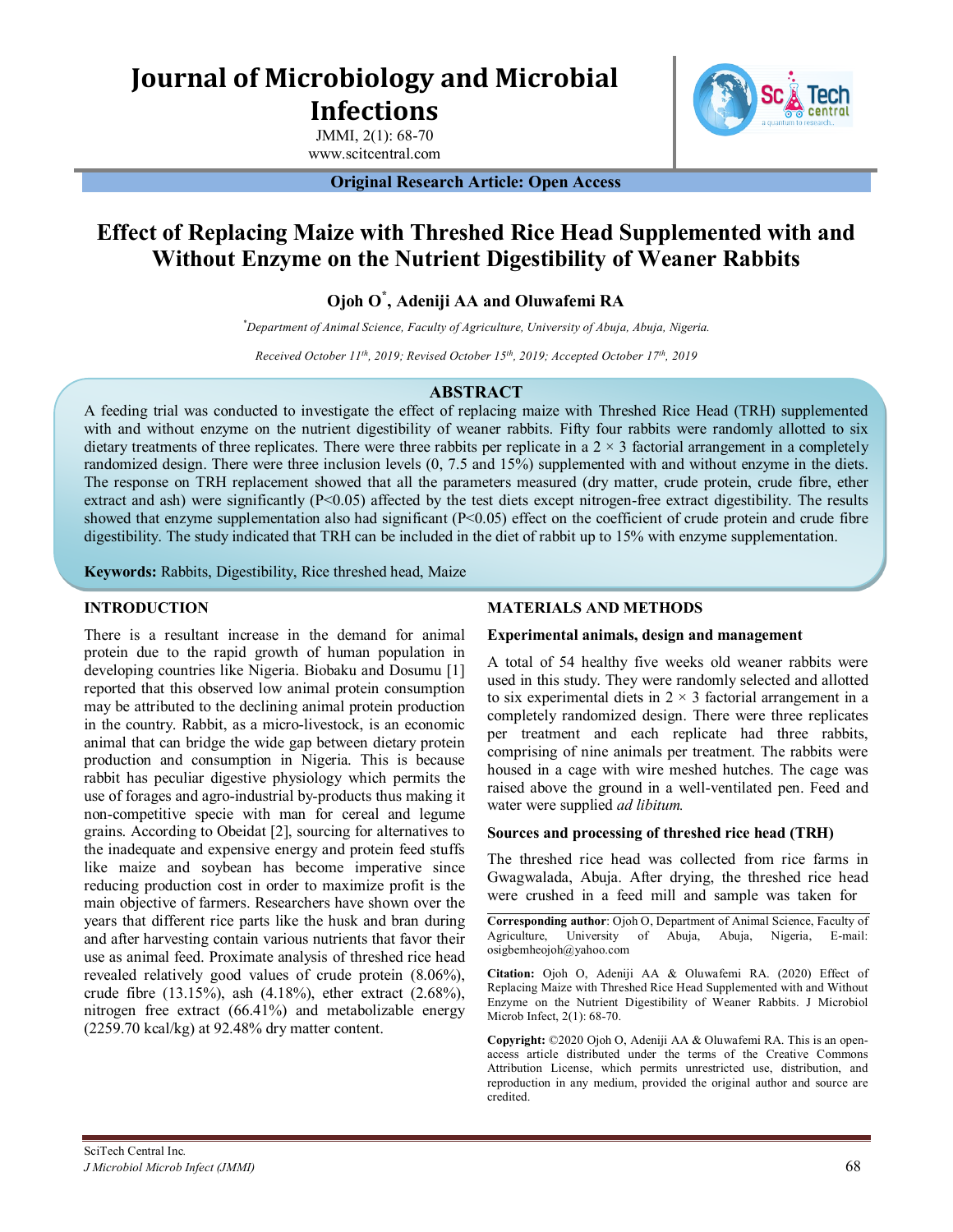proximate analysis before inclusion into the diets of the animals at various levels.

#### **Experimental diets**

6 experimental diets were formulated with the Threshed Rice Head (TRH) with and without enzyme supplementation at different levels of replacement. Diets 1, 3 and 5 contained 0, 7.5 and 15% TRH without enzyme while diets 2, 4 and 6 contained 0, 7.5 and 15% TRH with enzyme supplementation. Maxi grain enzyme was used in this study.

#### **Digestibility study**

At the end of the  $8<sup>th</sup>$  week feeding trial, nutrient digestibility study was conducted. Rabbits closest to the average mean weight in each replicate were selected for the study. The rabbits were housed in a metabolic cage. Wire mesh was used to separate the feces and the urine was collected from the tray beneath the cage. Fecal samples were collected for a period of seven days. The feces were separated from feeds and other extraneous materials, sundried and bulked. The dried samples were then weighed, grinded and taken to the laboratory along with samples of feed for proximate analyses. Samples were analyzed for crude protein, crude fibre, ether extract, ash and nitrogen free extract. Nutrient retention was calculated with the formula:

(Nutrient intake - Nutrient output  $\div$  Nutrient intake)  $\times 100$ 

#### **DATA ANALYSIS**

Data collected were subjected to statistical analysis using general linear model according to SAS [3]. Significant differences were separated using Duncan's multiple range tests [4].

#### **RESULTS AND DISCUSSION**

The data for nutrient digestibility of rabbits fed diets containing Threshed Rice Head (TRH) with and without enzyme supplementation as partial replacement for maize are presented in **Table 1**.

**Table 1.** Nutrient digestibility of rabbits fed diets containing graded levels of threshed rice head with and without enzyme supplementation as partial replacement for maize.

|                     | Dry matter $(\% )$ | Crude protein $(\% )$ | Crude fibre $(\% )$ | Ether extract $(\% )$ | NFE $(% )$         |
|---------------------|--------------------|-----------------------|---------------------|-----------------------|--------------------|
| <b>TRH Levels</b>   |                    |                       |                     |                       |                    |
| $0\%$               | $75.75^{\circ}$    | $84.90^{b}$           | $75.30^{b}$         | $80.70^{b}$           |                    |
| 7.5%                | $74.70^{b}$        | $82.10^{\circ}$       | 75.00 <sup>b</sup>  | 78.60 <sup>c</sup>    |                    |
| 15%                 | $75.50^{\rm a}$    | $86.55^{\circ}$       | $79.00^a$           | $87.00^{\circ}$       | $69.90^{\text{a}}$ |
| <b>SEM</b>          | 0.25               | 0.23                  | 0.19                | 0.19                  |                    |
| LOS                 | $\ast$             | $\ast$                | $\ast$              | $\ast$                | <b>NS</b>          |
| <b>Enzyme Level</b> |                    |                       |                     |                       |                    |
| No enzyme           | $75.36^{\circ}$    | $83.60^{b}$           | $76.10^{b}$         | $82.03^{\circ}$       | $64.90^{\circ}$    |
| Enzyme              | $75.26^{\circ}$    | $85.43^{a}$           | $76.76^a$           | $82.16^a$             | $63.83^{a}$        |
| <b>SEM</b>          | 0.13               | 0.19                  | 0.15                | 0.15                  | 1.22               |
| <b>LOS</b>          | <b>NS</b>          | $\ast$                | $\ast$              | <b>NS</b>             | <b>NS</b>          |
| Interaction         | $\ast$             | $\ast$                | $\ast$              | $\ast$                | $\ast$             |

*a, b, c: means with different superscripts within the same column differ significantly (P<0.05)*

*NFE: Nitrogen Free Extract; TRH: Threshed Rice Head; SEM: Standard Error of Means; LOS: Level of Significance; NS; Not Significant*

*\*- Significant*

Rabbits fed 15% TRH level had higher coefficient of Crude Protein (CP), Crude Fibre (CF) and Ether Extract (EE) digestibility than those fed 0 and 7.5% TRH levels. Rabbits fed 0 and 15% levels of TRH had similar dry matter digestibility which were significantly (P<0.05) higher than that of 7.5% TRH level. However, there was no significant (P<0.05) difference in Nitrogen free extract digestibility across all TRH levels. Results on CP digestibility contradicts the reports of Adeniji [5] who fed bovine rumen content to rabbits and attributed the low CP digestibility to the high fibre content of the feed. The increased digestibility of ether extract with increased levels of TRH in the diets of the rabbits also disagrees with the result of Igwebuike [6] who reported that increased crude fibre levels in rabbit diets depresses ether extract digestibility. Nitrogen free extract digestibility was not significantly affected by the test